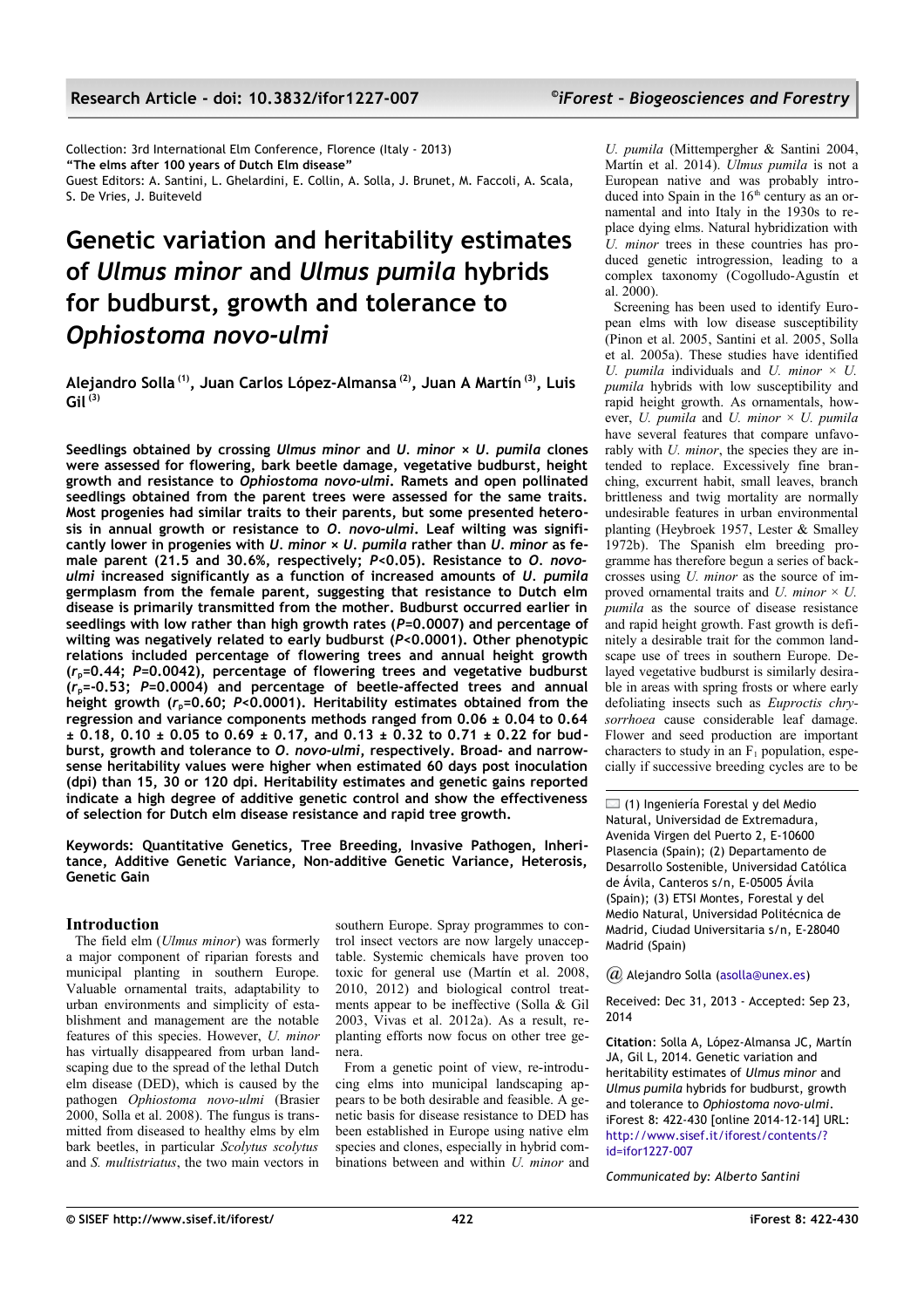

<span id="page-1-0"></span>**Fig. 1** - Components of phenotypic variation, including broad-sense heritability  $(H^2)$  and narrow-sense heritability  $(h^2)$ .

performed. Information on the incidence of elm bark beetles on crossings would allow breeders to rule out combinations that are most affected by this pest.

Phenotypic variation can be divided into two major components, one representing genetic factors and the other representing environmental influences or experimental errors (*i.e.*, stochastic variation). Broad-sense heritability  $(H^2)$  is the proportion of variance in a particular trait and population that is due to genetic components [\(Fig. 1\)](#page-1-0). A common simplification in all genetic studies and models is to assume that all alleles and all genotypes act independently of each other. This type of model, known as an "additive model", does not allow for dominant or recessive effects and gene  $\times$  gene interactions, even though they are known to be numerous. Broad-sense heritability can be further divided into additive genetic components and gene  $\times$  gene interaction components [\(Fig. 1\)](#page-1-0). The contribution of additive genetic components is termed narrow-sense heritability  $(h^2)$ . In other words,  $h^2$  is the proportion of trait variance due to additive genetic factors, whereas  $H^2$  is the proportion of trait variance due to all the genetic effects (Falconer &

Mackay 1996). The difference between these two heritability parameters gives an estimate of the effect of interactions on a phenotype. If the difference is zero, it means there is no interaction and all phenotypic variations can be explained by additive components. A non-zero difference between the two heritability parameters suggests the role and degree of interaction effects on the phenotype (Bloom et al. 2013). Heritability estimates of vegetative budburst, height growth and resistance to *O. novo-ulmi* have not previously been reported for a breeding population of *U. minor* and *U. pumila* elms. In this study it is hypothesized that heritability estimates of previous traits will be high enough to justify selection and breeding. The study was designed to estimate genetic variation and inheritance of *U. minor* and *U. minor*  $\times$  *U. pumila* hybrids for budburst, growth and tolerance to *O. novo-ulmi*.

## **Material and Methods**

## *Plant material*

Ten clones - eight *Ulmus minor* (m) and two *U. minor* × *U. pumila* (mp) hybrids were used as parents for the mating design

<span id="page-1-1"></span>**Tab. 1** - Clones and number of controlled pollinated seedlings used in the partial diallel cross design. (m): *Ulmus minor*; (mp): *U. minor* × *U. pumila*; (-): controlled pollinated crosses not performed; (0): controlled pollination performed but no seedlings obtained.

|                                |           |                                      |                                    |                         |                                    | <b>Males</b>                                                                       |        |                                    |                                 |                |
|--------------------------------|-----------|--------------------------------------|------------------------------------|-------------------------|------------------------------------|------------------------------------------------------------------------------------|--------|------------------------------------|---------------------------------|----------------|
| Female                         | ε<br>INV- | $\widehat{\mathbf{g}}$<br><b>IRL</b> | $\widehat{\mathsf{E}}$<br>$GR-AL3$ | $\binom{m}{n}$<br>M-PZ3 | $\widehat{\mathbf{g}}$<br>$SE-CT4$ | $\begin{pmatrix} \mathbf{m} \ \mathbf{m} \end{pmatrix}$<br>ΣÁ<br>$\mathbf{\Sigma}$ | €<br>2 | $\widehat{\mathbf{g}}$<br>$CC-VG2$ | $\widehat{\mathbf{g}}$<br>M-IN5 | ፪<br>V-JRI     |
| $\overline{\text{AL-AN1}}$ (m) |           | 6                                    | 15                                 | 17                      | 9                                  |                                                                                    |        |                                    |                                 |                |
| $AL-JR1$ (m)                   |           |                                      | $\overline{2}$                     | 9                       | 6                                  | 17                                                                                 |        |                                    |                                 |                |
| $GR-AL3$ (m)                   |           |                                      |                                    | 17                      | 20                                 | 22                                                                                 | 15     |                                    |                                 |                |
| $M-PZ3$ (mp)                   |           |                                      |                                    |                         | 29                                 | 23                                                                                 | 6      | 11                                 |                                 |                |
| $SE-CT4$ (m)                   |           |                                      |                                    |                         |                                    | 17                                                                                 | 38     | $\theta$                           | 10                              |                |
| VA-VV5 (mp)                    |           |                                      |                                    |                         |                                    |                                                                                    | 22     | 18                                 | 28                              | 23             |
| $TO-AL1$ (m)                   |           |                                      |                                    |                         |                                    |                                                                                    |        | 6                                  | 18                              | $\overline{4}$ |
| $CC-VG2(m)$                    | 0         |                                      |                                    |                         |                                    |                                                                                    |        |                                    | $\theta$                        |                |
| $M-IN5$ (m)                    |           | $\theta$                             | 0                                  |                         |                                    |                                                                                    |        |                                    |                                 |                |
| $V$ -JR1 $(m)$                 | $\theta$  | $\theta$                             | $\theta$                           | 0                       |                                    |                                                                                    |        |                                    |                                 |                |

[\(Tab. 1\)](#page-1-1). Each clone comprised one plant. Parents were randomly selected from the elm clone bank population at the Forest Breeding Center in Puerta de Hierro, Madrid (see [Ap](#page-8-0)[pendix 1\)](#page-8-0). This bank includes more than 200 Iberian elm clones, obtained through vegetative (root cuttings) or sexual reproduction from elms selected in the countryside according to their good sanitary status, diversity (geographical, ecological and genetic) and distinctive ornamental traits. The 10 clones selected were characterized through isozyme markers before crossing (Cogolludo-Agustín et al. 2000).

Selected clones were crossed in 2000 following a partial diallel cross design (Bridgewater 1992). Forty cross-combinations were planned [\(Tab. 1\)](#page-1-1), but 13 failed to provide full-sib progeny (combinations marked "0" in [Tab. 1\)](#page-1-1) due to the presence of three previously undetected aborting *U. minor* individuals (CC-VG2, M-IN5 and V-JR1) (López-Almansa et al. 2004). Pollination was conducted through traditional tree breeding techniques using greenhouse-forced pollen [\(Fig. 2a](#page-2-0)) and isolation bags on trees (Mittempergher & La Porta 1991). When a clone was used as female parent, the flowers were chosen on different branches of the same tree and bagged separately. Pollen from one male parent was used to pollinate the flowers of one or two bagged branches. To protect seeds from birds, bags were not removed from the branches until mature seeds had been collected. Isolated flowers were pollinated by inserting a syringe into the bag [\(Fig. 2b](#page-2-0)), after checking pollen viability by fluorochromatic reaction (Heslop-Harrison & Heslop-Harrison 1970). Flowers in each bag were pollinated twice when possible, allowing four to five days between pollinations.

Seeds were sown outdoors in a mixture of sand, perlite and peat  $(1:1:1)$  and one-yearold dormant seedlings were planted in a randomized two-block field design. Each block had one to six experimental units per cross, and each experimental unit (*i.e.*, subsample) comprised three plants. The number of experimental units for each entry within each block was the same. The field design [\(Fig.](#page-2-0) [2c](#page-2-0)) was installed at the Center in Madrid. Spacing was 1.5 m between rows and 0.5 m between plants within rows. An elm line border was included to avoid side effects. To ensure plant growth, the plot was weeded annually, the soil was fertilized once a year (Osmocote© plus, Scotts, Australia) and plants were watered weekly in summer.

In 2000, ramets of six clones (AL-AN1, AL-JR1, GR-AL3, M-PZ3, TO-AL1, and V-JR1) were obtained through root cuttings. Cuttings were obtained inside individual 2-l pots containing a fine sandy loam texture soil and peat  $(80:20, v/v)$ . Plants from the root stocks of the same clone were then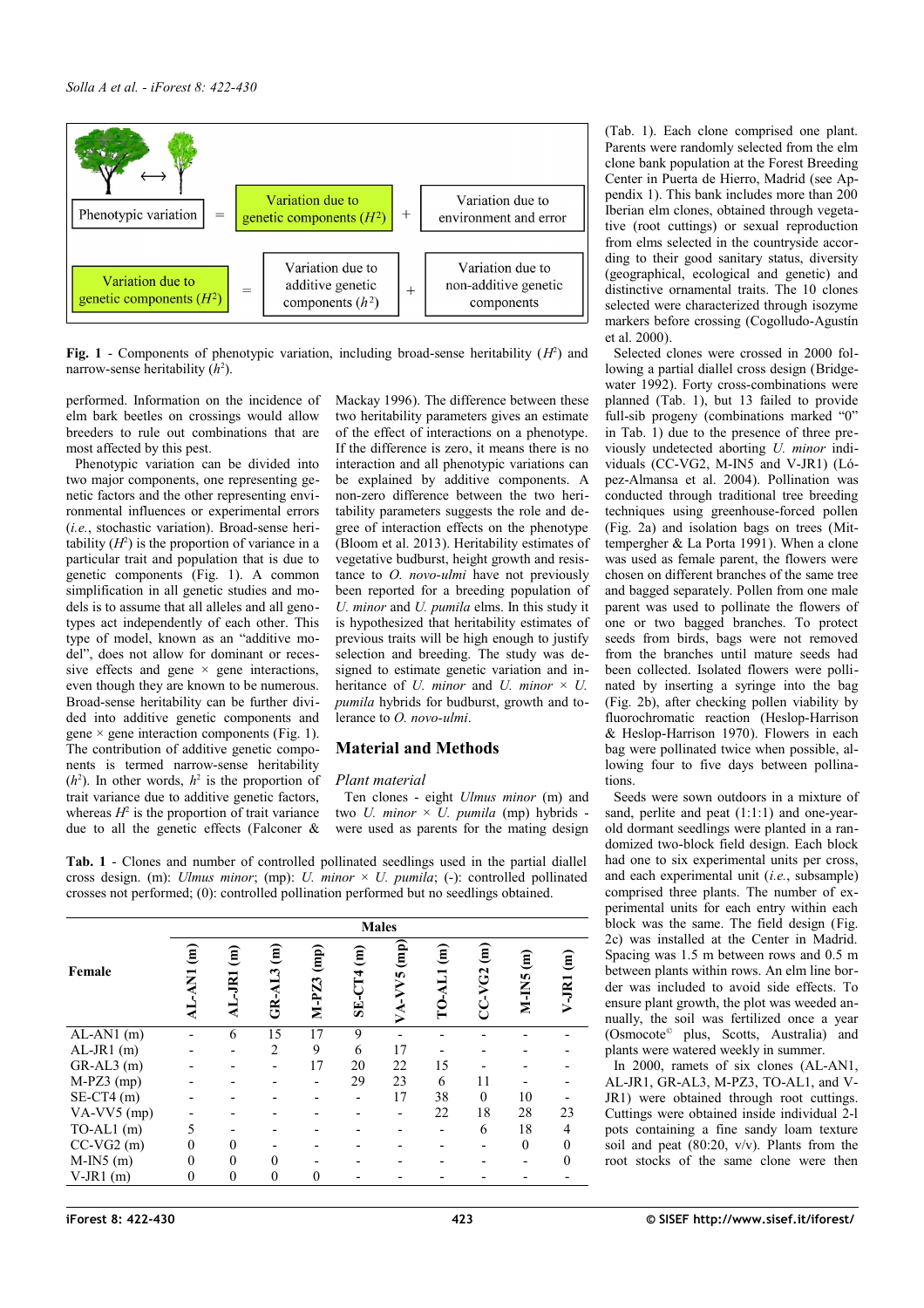

<span id="page-2-0"></span>**Fig. 2** - Methods: (a) forced pollen sampling from greenhouse flowering twigs in February 2000; (b) controlled pollinations performed by insufflating pollen into isolation bags; (c) plantation of the experimental plot in March 2002; (d) tree growth assessment in October 2004; (e) artificial inoculations with *Ophiostoma novo in May 2005; (f) leaf* wilting assessment in July 2005.

transplanted within the plot containing the cross-pollinated seedlings. At least seven ramets (mean  $= 12$ ) per clone were transplanted randomly within the two blocks of the field design. Additionally, seeds (half-sib progeny) from seven open pollinated clones (AL-AN1, AL-JR1, GR-AL3, M-PZ3, TO-AL1, SE-CT4, and VA-VV5) were collected in 2000, sown in the same conditions and planted within the plot. At least 15 open pollinated seedlings (mean = 18) per clone were planted.

## *Tree growth, budburst, flowering and fructification assessments*

All seedlings and ramets shown in [Tab. 2](#page-4-0) were assessed. Tree growth was recorded by measuring tree height in October 2004 [\(Fig.](#page-2-0) [2d](#page-2-0)) and dividing by tree age. Phenology was assessed from February 7 to April 9 2005. Date of vegetative budburst was taken on 30 buds per tree. Bud development was assessed weekly as follows (Santini et al. 2004):  $1 =$  dormant buds;  $2 =$  swollen buds, but scales closed; 3= bud scales open and extremities of the first leaf visible at the apex of the buds; 4= extremities of all leaves out; and 5= two or more leaves completely expanded. Flowering was quantitatively assessed on March 4 2005, when most stami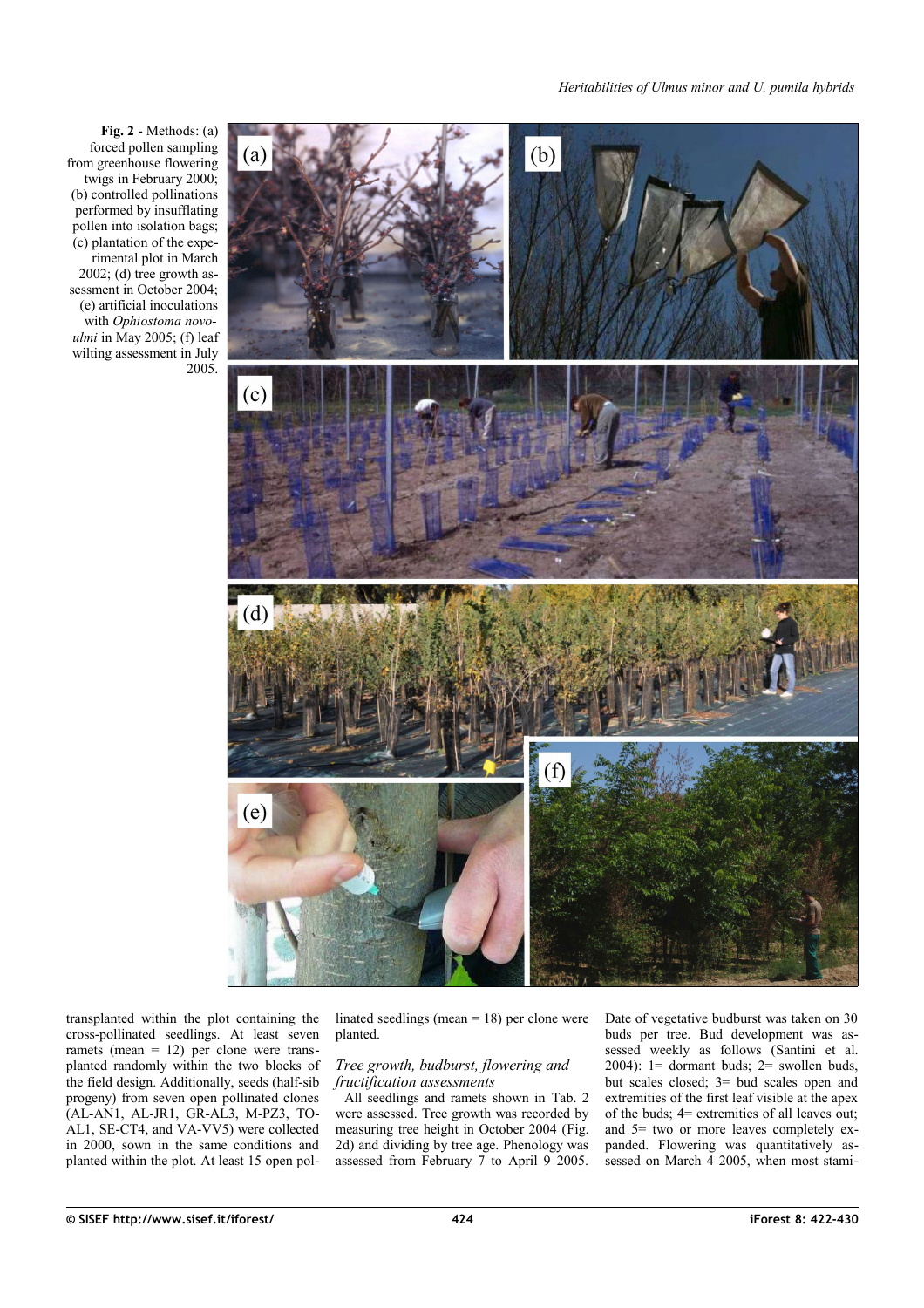nal filaments had begun extending, from 0= no floral buds to  $5$ = the whole crown showing floral buds. Fruit development was monitored macroscopically using 30 samaras per tree, when available.

#### *Resistance to Ophiostoma novo-ulmi and beetle wound incidence*

Plants smaller than 0.7 m or affected by natural infections were not inoculated. All other plants were inoculated on May  $7<sup>th</sup>$ 2005 [\(Fig. 2e](#page-2-0)). The number of seedlings and ramets inoculated is shown in [Tab. 2.](#page-4-0) The pathogen, *Ophiostoma novo-ulmi* subsp. *americana* Brasier, was isolated in 2002 in Blacos (Soria, Spain; code SO-BL1) from an infected *U. minor* tree. This strain was selected because of its high virulence and *in vitro* growth (5.8 mm day<sup>-1</sup> on MEA at 20 °C - Solla et al. 2008). The inoculum consisted of a bud-cell suspension of the fungus grown in Tchernoff's medium (Tchernoff 1965). The suspension was centrifuged to eliminate the medium and then filtered, and the precipitate was adjusted in sterile distilled water to  $10^4$  spores ml<sup>-1</sup> (Martín et al. 2005). At midday, a transversal cut was made with a flame-sterilized scalpel blade in the sapwood of the trees, 8-10 cm above the soil surface, on the north side of each tree [\(Fig. 2e](#page-2-0) - Solla et al. 2005b). Two 0.1 ml drops of bud-cell suspension were applied above the blade using a hypodermic syringe and the inoculum was immediately drawn into the xylem. The percentage of the crown showing wilting or death of the foliage was visually estimated 15, 30, 60 and 120 dpi (days post inoculation), using a 5% interval.

A single scolytid trap was installed about 300 m from the plots, as described by Solla & Gil (2003). The trap was checked weekly in 2005. On June  $15<sup>th</sup>$  and  $16<sup>th</sup>$ , two weeks after the peak of captured beetles, the number of trunk feeding grooves was quantified for each tree:  $0=$  no beetle grooves present;  $1=$ at least one beetle groove; 2= abundant beetle grooves on the trunk; and 3= abundant beetle grooves on the trunk and branches.

#### *Statistical analyses*

Mean values of traits were compared in two stages. Firstly, mean values were analysed at clone (ramet) and family levels. Secondly, the plant material was divided into groups according to the genealogy or propagation method: ramets, seedlings from open pollination (half-sib progenies) and seedlings from controlled pollination (full-sib progenies). The full-sib progenies were further divided according to parentage: crosses between clones of *U. minor* (m × m in [Tab.](#page-1-1) [1\)](#page-1-1), crosses between clones from *U. minor* × *U. pumila* (mp  $\times$  mp in [Tab. 1\)](#page-1-1) and crosses between m and mp clones ( $m \times mp$  and mp  $\times$ m in [Tab. 1\)](#page-1-1). Angular transformation of wilting percentages (*x*) was performed to normalize data before statistical analysis  $\lceil v \rceil$  $(x/100)^{1/2}$ ]. Vegetative budburst notations, plant growth and transformed wilting values were analyzed by multifactor ANOVA, considering the block and the plant entries as factors. *Post-hoc* Fisher's LSD tests were applied to compare averages at  $P < 0.05$  and  $P$ *<* 0.01.

Heritability estimates for vegetative budburst, plant growth and resistance to *O. novo-ulmi* were calculated in two different ways. Firstly, the regression coefficients between parent (ramets) means and offspring means were computed. Both "ramets *vs* halfsib progenies" and "ramets *vs* full-sib progenies" relations were considered. Estimation of heritability by the parent-offspring (P-O) regression method is relatively free of genetic assumptions and is often recommended as an empirical and reliable method for estimating narrow-sense heritabilities  $(h^2 - Fal$ coner & Mackay 1996). The standard error (*SE*) for each  $h^2$  estimate was calculated as (eqn. 1):

$$
SE\left[h_{P-O}^{2}\right] = \left(\frac{1 - r_{P-O}^{2}}{n - 2}\right)^{\frac{1}{2}}
$$

where  $n$  is the number of controlled pollinated families. Secondly, we estimated variance components and respective standard errors after removing the parental genotypes from the datasets, and analyzed the controlled pollinated seedlings population *via* the restricted maximum likelihood (REML) method. REML analysis is currently the method of choice for estimating heritability and variance components, as it does not require a balanced design (Falconer & Mackay 1996). Variance components for broad-sense heritability estimates were made under a random model by treating the variables family and block as random factors. Broad-sense heritability  $(H^2)$  estimates were calculated on a single-plant basis *via* the following equation (Fehr 1987 - eqn. 2):

$$
H_{(plant \, basis)}^2 = \frac{\sigma_g^2}{\left(\sigma_g^2 + \sigma_e^2\right)}
$$

where  $\sigma_{\rm g}^2$  is the genetic variance and  $\sigma_{\rm e}^2$  the experimental error variance. Broad-sense heritability estimates were calculated on a family mean basis using the equation (Fehr 1987 - eqn. 3):

$$
H_{(mean basis)}^2 = \frac{\sigma_g^2}{\sigma_g^2 + (\sigma_e^2/r)}
$$

where *r* refers to the average number of seedlings for each family. Approximate *SE* of the *H* 2 estimates were calculated as *SE*  $[H^2_{\text{(plant basis)}}] = SE(\sigma_{\text{g}}^2) / (\sigma_{\text{g}}^2 + \sigma_{\text{e}}^2)$  and *SE*  $[H^2]$  $\sigma_{\text{mean basis}}$ ] =  $SE(\sigma_{\text{g}}^2) / [\sigma_{\text{g}}^2 + (\sigma_{\text{e}}^2 / r)]$ , respectively (Hallauer & Miranda 1988, Nyquist 1991). Variance components for narrowsense heritability estimates were analyzed under a random model by treating the variables male, female, block and male  $\times$  female interaction as random factors. Narrow-sense heritability estimates were calculated on a single-plant basis using the following equation (eqn. 4):

$$
h_{(plant basis)}^2 = \frac{\sigma_{add}^2}{\sigma_{add}^2 + \sigma_{dom}^2 + \sigma_e^2}
$$
  
where (eqn. 5):

$$
\sigma_{\text{add}}^2=4.\frac{\sigma_{\text{males}}^2+\sigma_{\text{jemales}}^2}{2}
$$

and (eqn.  $6$ ):

$$
\sigma^2_{\text{dom}}=4\cdot\sigma^2_{\text{males}\times\text{females}}
$$

(Hallauer & Miranda 1988). The term  $\sigma_{\rm e}^2$ again refers to the experimental error variance, but unlike the case of broad-sense heritability formulas,  $\sigma_{\rm e}^2$  is the experimental error excluding the additive and dominance genetic variances. Narrow-sense heritability estimates were calculated on a genotype mean basis using the equation (eqn. 7):

$$
h_{(mean \, basis)}^{2} = \frac{\sigma_{add}^{2}}{\sigma_{add}^{2} + \sigma_{dom}^{2} + (\sigma_{e}^{2}/r)}
$$

Approximate standard errors (*SE*) of the *h* 2 estimates were calculated using the formulas  $SE[h^2_{\text{(plant basis)}}] = 4 \, \overline{SE(\sigma^2_{\text{ males}})} / (\sigma^2_{\text{add}} + \sigma^2_{\text{dom}} +$  $\sigma^2$ <sub>e</sub>) and *SE*[*h*<sup>2</sup><sub>(mean basis)] = 4 *SE*( $\sigma^2$ <sub>males</sub>) / [ $\sigma^2$ <sub>add</sub></sub> +  $\sigma^2$ <sub>dom</sub> +  $(\sigma^2 e / r)$ ] (Hallauer & Miranda 1988).

Genetic gains (*ΔG*) were obtained from *ΔG*  $= h<sup>2</sup>(mean basis) \times$  (selection differential), where selection differential is the difference between the mean value of the trait of selected individuals and the mean value of the trait of all individuals (White et al. 2007), including those selected. The mean value of the trait of all the individuals was obtained from measurements of this trait in all the open pollinated families (N=7).

Pearson correlation coefficients (phenotypic *r*p) among values of vegetative budburst, annual height growth and transformed percentages of wilting were obtained. Statistics were performed using STATGRAPHICS® Plus v. 10, and REML analysis and variance components were obtained using the mixed procedure of GENSTAT® v. 8.

#### **Results**

At age five years, only 30 out of 491 seedlings  $(6.1\%)$  and 10 out of 58 ramets (17.2%) produced flowers, accounting for 7.3% of total trees [\(Tab. 2\)](#page-4-0). Two out of six *U. minor*  $\times$  *(U. minor*  $\times$  *U. pumila*) progenies included flowering trees (mean  $= 2.0\%$ ). However, all seven (*U. minor*  $\times$  *U. pumila*)  $\times$ *U. minor* progenies produced at least one flowering tree (mean =  $10.2\%$ ). Approximately 14.2% of trees had trunk feeding grooves caused by elm bark beetles [\(Tab. 2\)](#page-4-0). Mean leaf wilting percentages  $(\pm$  SD) 15, 30, 60 and 120 dpi were  $19 \pm 20$ ,  $34 \pm 25$ ,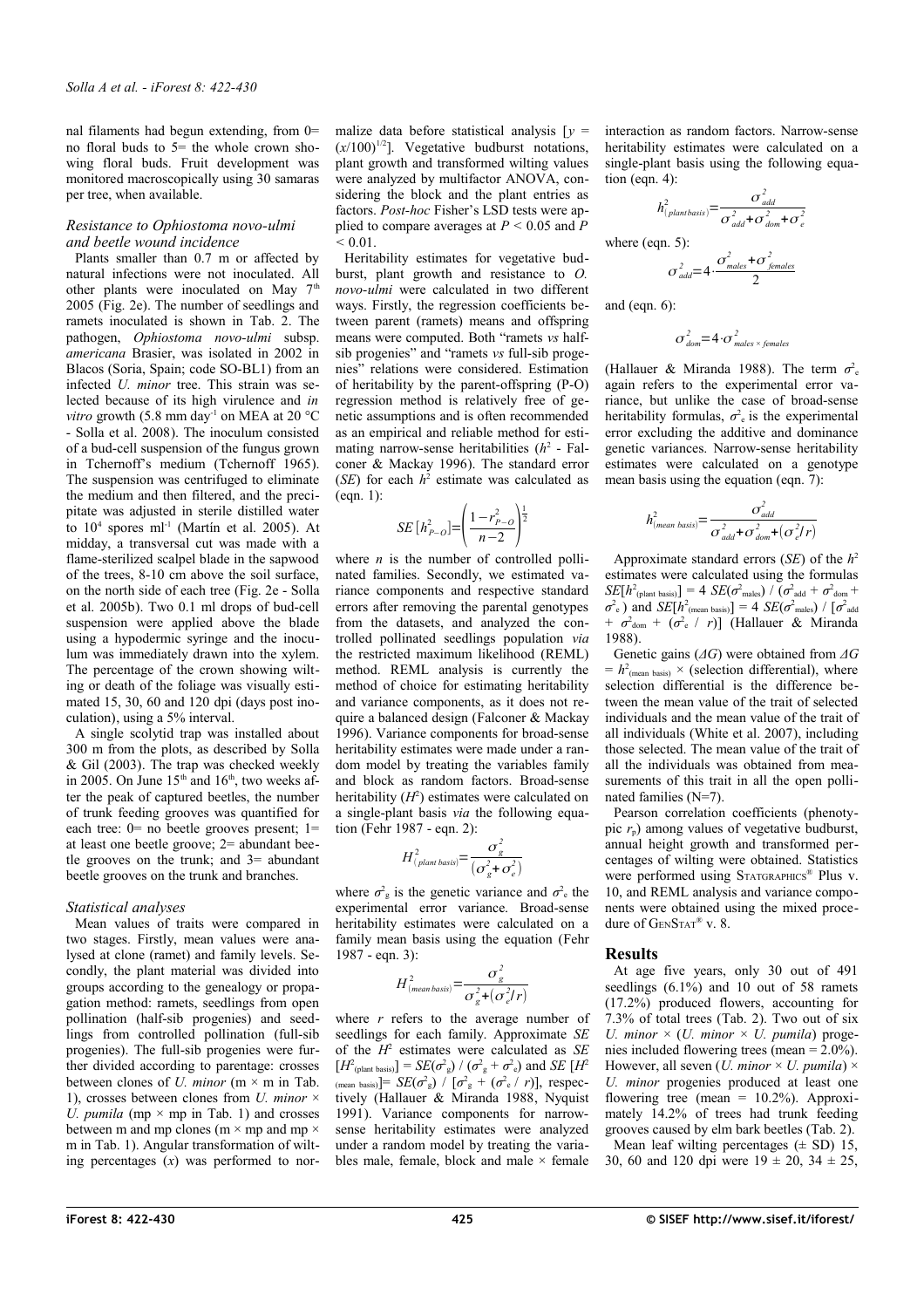<span id="page-4-0"></span>Tab. 2 - Mean values of five traits measured on ramets, open pollinated (op) seedlings, and controlled pollinated seedlings from crosses (female  $\times$  male) between *Ulmus minor* (AL-AN1, AL-JR1, GR-AL3, SE-CT4, TO-AL1, CC-VG2, M-IN5 and V-JR1) and *U. minor*  $\times$  *U. pumila* (M-PZ3 and VA-VV5) clones. Different letters indicate differences between means (*P* < 0.01). (a): trees with beetle feeding grooves on trunk or branches; (b): assessed on April 9 2005 on a scale from 1= dormant buds to 5= two or more leaves completely expanded; (c): assessed on July 7 2005, 60 days after inoculations with *Ophiostoma novo-ulmi*.

| <b>Plant material</b>       | No. trees      | <b>Flowering</b><br>trees $(\% )$ | <b>Beetle</b> affected<br>trees $(\frac{6}{9})^a$ | Vegetative<br><b>budburst</b> <sup>b</sup> | <b>Annual height</b><br>growth (cm) | <b>Leaf wilting</b><br>$(\frac{6}{6})^c$ |
|-----------------------------|----------------|-----------------------------------|---------------------------------------------------|--------------------------------------------|-------------------------------------|------------------------------------------|
| AL-AN1 ramets               | $\overline{7}$ | 0.0                               | 0.0                                               | $4.6$ bcde                                 | 21.6 <sup>a</sup>                   | 80.0 <sup>e</sup>                        |
| AL-AN1 op                   | 11             | 0.0                               | 0.0                                               | $4.4$ bcde                                 | 32.2 ab                             | 49.1 $^{\circ}$                          |
| $AL-AN1 \times AL-JR1$      | 6              | 33.3                              | 16.7                                              | $4.8$ cde                                  | 37.3 bc                             | 23.3 abcd                                |
| $AL-AN1 \times GR-AL3$      | 15             | 0.0                               | 0.0                                               | $4.4$ bcde                                 | $40.4$ bcd                          | $35.0$ bcde                              |
| $AL-AN1 \times M- PZ3$      | 17             | 0.0                               | 17.6                                              | 4.1 <sup>bc</sup>                          | $45.0$ bcde                         | 38.1 cde                                 |
| $AL-AN1 \times SE-CT4$      | 9              | 0.0                               | 11.1                                              | $4.8$ $^{\rm de}$                          | $35.1$ abc                          | $41.3$ de                                |
| AL-JR1 ramets               | 11             | 0.0                               | 9.1                                               | 4.9 <sup>e</sup>                           | 25.8 <sup>a</sup>                   | 75.0 <sup>e</sup>                        |
| AL-JR1 op                   | 12             | 16.7                              | 25.0                                              | 4.1 <sup>bcd</sup>                         | $62.3$ ef                           | 36.3 cde                                 |
| $AL$ -JR $1 \times GR$ -AL3 | $\overline{c}$ | 0.0                               | 0.0                                               | $5.0$ cde                                  | $14.0$ $^{\circ}$                   | $20.0\ ^{\rm ab}$                        |
| $AL-JR1 \times M-PZ3$       | 9              | 0.0                               | 44.4                                              | $4.8$ <sup>de</sup>                        | 58.5 def                            | $35.0$ bcde                              |
| $AL$ -JR1 $\times$ SE-CT4   | 6              | 0.0                               | 16.7                                              | $4.4$ bcde                                 | 38.3 abcd                           | $30.0$ abcde                             |
| $AL$ -JR1 × VA-VV5          | 17             | 5.9                               | 17.6                                              | $4.6$ cde                                  | 53.1 def                            | 43.2 e                                   |
| GR-AL3 ramets               | 13             | 0.0                               | 0.0                                               | $5.0$ cde                                  | 24.0 <sup>a</sup>                   | 2.8 <sup>a</sup>                         |
| GR-AL3 op                   | 10             | 0.0                               | 50.0                                              | 4.9 <sup>e</sup>                           | $84.0$ ef                           | 55.0 <sup>ab</sup>                       |
| $GR-AL3 \times M- PZ3$      | 17             | 0.0                               | 23.5                                              | $4.3$ bcde                                 | 45.9 bcde                           | $20.3$ <sup>ab</sup>                     |
| $GR-AL3 \times SE-CT4$      | 20             | 25.0                              | 40.0                                              | $4.6$ cde                                  | 58.5 ef                             | 16.5 <sup>a</sup>                        |
| $GR-AL3 \times VA-VV5$      | 22             | 0.0                               | 9.1                                               | 3.8 <sup>ab</sup>                          | 49.1 cde                            | 14.5 <sup>a</sup>                        |
| $GR-AL3 \times TO-AL1$      | 15             | 6.7                               | 0.0                                               | 4.8 <sup>e</sup>                           | 33.4 ab                             | $32.2$ bcde                              |
| M-PZ3 ramets                | 12             | 75.0                              | 16.7                                              | 2.9 <sup>a</sup>                           | $75.0$ f                            | $28.8$ <sup>abcd</sup>                   |
| M-PZ3 op                    | 24             | 4.2                               | 12.5                                              | 4.2 <sup>bc</sup>                          | $48.5$ <sup>cde</sup>               | $24.0\ ^{\rm abc}$                       |
| $M-PZ3 \times SE-CT4$       | 29             | 3.4                               | 17.4                                              | 4.8 <sup>e</sup>                           | $50.0$ cde                          | $19.1^{ab}$                              |
| $M-PZ3 \times VA-VV5$       | 23             | 0.0                               | 17.4                                              | $4.1$ bc                                   | 47.3 cde                            | 17.7 <sup>a</sup>                        |
| $M-PZ3 \times TO-AL1$       | 6              | 16.7                              | 50.0                                              | 3.1 <sup>a</sup>                           | $65.3$ ef                           | 48.3 e                                   |
| $M-PZ3 \times CC-VG2$       | 11             | 9.1                               | 18.2                                              | $4.4$ bcde                                 | 55.0 def                            | $23.8$ <sup>abcd</sup>                   |
| SE-CT4 op                   | 14             | 0.0                               | 0.0                                               | $4.7$ bcde                                 | $28.0$ <sup>ab</sup>                | 18.8 <sup>a</sup>                        |
| $SE-CT4 \times VA-VV5$      | 17             | 5.9                               | 5.9                                               | $4.4$ bcde                                 | 39.2 abcd                           | $40.0$ <sup>de</sup>                     |
| $SE-CT4 \times TO-AL1$      | 38             | 0.0                               | 0.0                                               | $4.5$ <sup>cde</sup>                       | $34.6$ <sup>ab</sup>                | 38.8 de                                  |
| $SE-CT4 \times M-INS$       | 10             | 0.0                               | 0.0                                               | 4.0 <sup>bc</sup>                          | 39.9 abcd                           | $26.7$ abcde                             |
| VA-VV5 op                   | $\overline{2}$ | 0.0                               | 0.0                                               | $5.0$ cde                                  | $75$ <sup>f</sup>                   | $10.0$ abc                               |
| $VA-VV5 \times TO-AL1$      | 22             | 4.5                               | 18.2                                              | 4.9 <sup>e</sup>                           | 44.8 bcde                           | $25.2$ <sup>abcd</sup>                   |
| $VA-VV5 \times CC-VG2$      | 18             | 22.2                              | 11.1                                              | $4.5$ bcde                                 | $65.3$ f                            | $17.0$ ab                                |
| VA-VV5 $\times$ M-IN5       | 28             | 14.3                              | 28.6                                              | $4.7$ $^{\rm de}$                          | $62.1$ f                            | 15.0 <sup>a</sup>                        |
| VA-VV5 $\times$ V-JR1       | 23             | 13.0                              | 17.4                                              | 4.8 <sup>e</sup>                           | 56.9 def                            | $17.9$ ab                                |
| TO-AL1 ramets               | 7              | 14.3                              | 14.3                                              | $3.7$ <sup>ab</sup>                        | 44.7 bcde                           | $40.0$ <sup>cd</sup>                     |
| TO-AL1 op                   | 5              | 20.0                              | 20.0                                              | $4.8$ cde                                  | 37.6 abcd                           | $30.0$ abcde                             |
| $TO-AL1 \times AL-AN1$      | 5              | 0.0                               | 40.0                                              | $4.7$ <sup>cde</sup>                       | $44.2$ bcde                         | 20.0 <sup>ab</sup>                       |
| $TO-AL1 \times CC-VG2$      | 6              | 0.0                               | 0.0                                               | $4.8$ cde                                  | $47.0$ bcde                         | 43.3 $de$                                |
| $TO-AL1 \times M-IN5$       | 18             | 5.6                               | 0.0                                               | $4.6$ $^{\rm cde}$                         | 36.3 abc                            | $22.1$ <sup>abc</sup>                    |
| $TO-AL1 \times V-JR1$       | 4              | 0.0                               | 0.0                                               | $5.0$ $^{\rm{de}}$                         | $40.0$ abc                          | $7.0\ ^{\rm ab}$                         |
| V-JR1 ramets                | 8              | 0.0                               | 0.0                                               | $4.7$ cde                                  | $24.1$ <sup>ab</sup>                | $40.0$ <sup>de</sup>                     |
| Average                     | 17             | 7.3                               | 14.2                                              | 4.4                                        | 45.5                                | 37.1                                     |
|                             |                |                                   |                                                   |                                            |                                     |                                          |

 $37 \pm 26$  and  $33 \pm 31$ , respectively. Because vegetative budburst on April 9 and wilting 60 dpi provided the highest F-ratio values in the ANOVAs (results not shown), these measurements were used for further statistical analyses. Means for vegetative budburst, annual height growth and disease response for progeny combinations differed at a pro-bability of 99% for each trait [\(Tab. 2\)](#page-4-0). Cross-pollinated families with VA-VV5 and M-PZ3 as female parent had the highest annual height growth rates. Lowest height growth occurred when SE-CT4 was female parent [\(Tab. 3\)](#page-5-1). Height growth was greater when GR-AL3 and AL-JR1 were used as fe-

male rather than male parents [\(Tab. 3\)](#page-5-1). Controlled pollinated families of *U. minor* showed fast growth when CC-VG2 was used as male parent and low susceptibility when M-IN5 was the male parent [\(Tab. 3\)](#page-5-1). Most crosses resulted in progenies with similar traits to their parents or intermediate traits. However,  $AL-AN1 \times GR-AL3$  and  $AL-JR1$  $\times$  GR-AL3 showed heterosis in annual height growth, and  $AI-ANI \times AI$ -JR1, M- $PZ3 \times TO-AL1$ , TO-AL1  $\times$  AL-AN1 and TO-AL1  $\times$  V-JR1 showed heterosis in resistance to *O. novo-ulmi* [\(Tab. 2\)](#page-4-0). Several elm trees obtained from GR-AL3  $\times$  SE-CT4, M- $PZ3 \times CC-VG2$  and VA-VV5  $\times$  M-IN5

crossings showed growth rates above 80 cm yr-1 and wilting levels under 20%. Some ramets were especially heterogeneous for certain traits, *i.e.*, M-PZ3 for wilting and TO-AL1 for growth [\(Tab. 2\)](#page-4-0).

*Ulmus minor* ramets showed earlier mean vegetative budburst, lower mean height growth rates and higher mean wilting values than *U. minor*  $\times$  *U. pumila* ramets ( $\overline{P}$  < 0.05) - [Tab. 4\)](#page-5-0). Differences in traits between *U. minor* and *U. minor*  $\times$  *U. pumila* open pollinated progenies were statistically significant only for leaf wilting, and *U. minor*  $\times$  *U. pumila* was more resistant than *U. minor (P*  $\sim$  0.05 - [Tab. 4\)](#page-5-0). A notable result of con-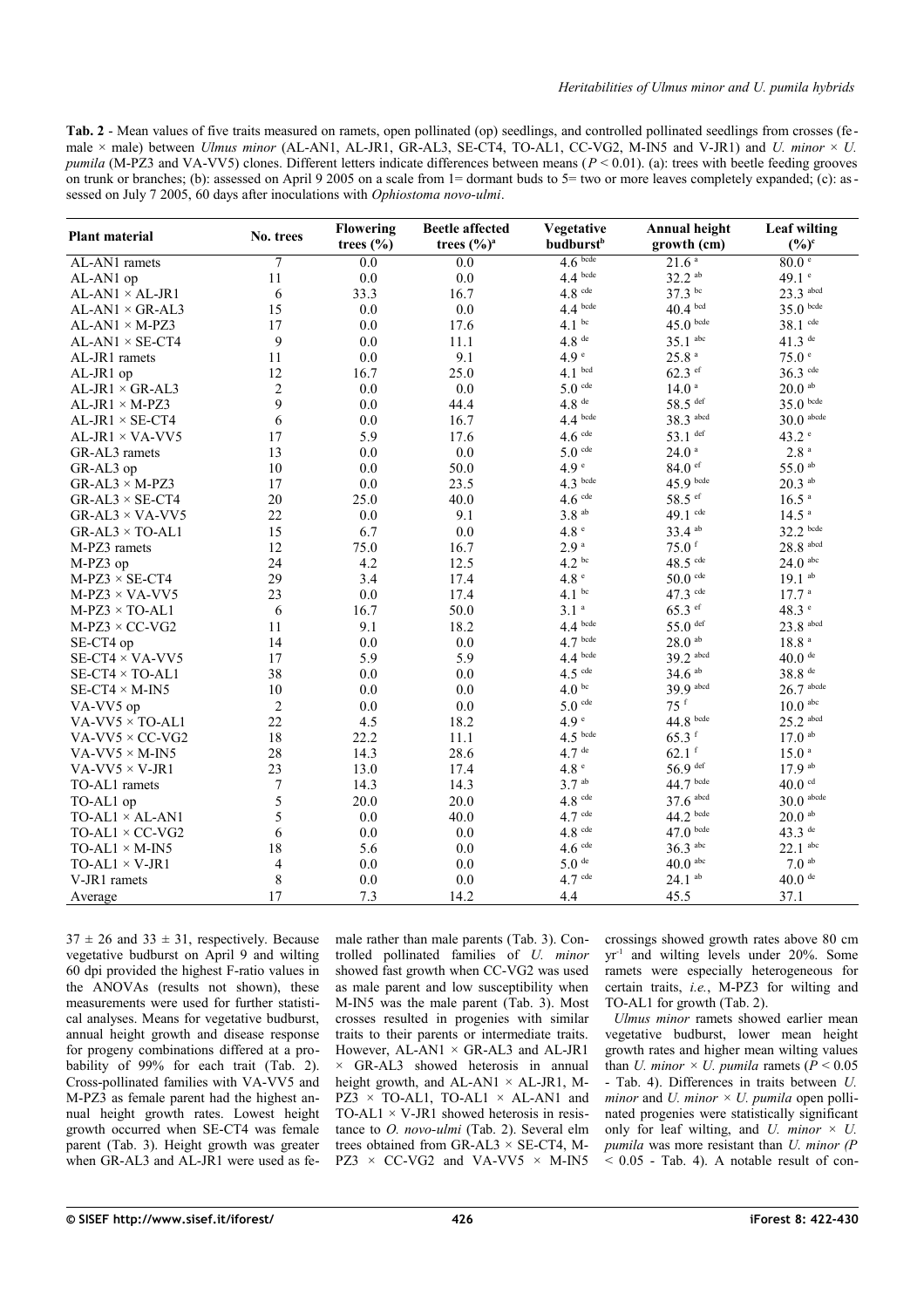<span id="page-5-1"></span>**Tab. 3** - Mean values of annual height growth and leaf wilting (60 days after inoculations with *Ophiostoma novo-ulmi*) of cross-pollinated families with different female and male parents. Within the same column, different letters indicate differences between means (*P* < 0.05). (m): *Ulmus minor*; (mp): *U. minor* × *U. pumila*.

|                | <b>Families with a female parent</b> |                         | Families with a male parent  |                              |  |
|----------------|--------------------------------------|-------------------------|------------------------------|------------------------------|--|
| Parent         | Annual height<br>growth (cm)         | Leaf<br>wilting $(\% )$ | Annual height<br>growth (cm) | Leaf<br>wilting $(\%)$       |  |
| $AL-AN1$ (m)   | 40.7 <sup>a</sup>                    | 359 <sup>bc</sup>       | $42.2$ <sup>abcd</sup>       | $12.7 \text{ }^{\text{abc}}$ |  |
| $AL-JR1$ (m)   | 49.5 <sup>b</sup>                    | $379$ bc                | 37.3 <sup>a</sup>            | $16.3$ <sup>abc</sup>        |  |
| $GR-AL3$ (m)   | 47.8 <sup>b</sup>                    | 191 <sup>a</sup>        | 37.3 <sup>a</sup>            | 29.7 abc                     |  |
| $M-PZ3$ (mp)   | 51.3 bc                              | $22.0^{\circ}$          | $48.1$ bc                    | $20.2 \text{ }^{\circ}$      |  |
| $SE-CT4$ (m)   | 36.6 <sup>a</sup>                    | 379 $\degree$           | 49.5 bc                      | 25.0 <sup>a</sup>            |  |
| $VA-VV5$ (mp)  | $57.2$ $\degree$                     | 197 <sup>a</sup>        | $47.4^{bc}$                  | $21.5$ <sup>abc</sup>        |  |
| $TO-AL1$ (m)   | 38.9 <sup>a</sup>                    | $27.7$ <sup>ab</sup>    | 39.4a                        | $26.4$ $\degree$             |  |
| $CC-VG2(m)$    |                                      |                         | 58.9 <sup>d</sup>            | $25.7$ abc                   |  |
| $M-IN5$ (m)    |                                      |                         | $49.9^{bc}$                  | 18.7 <sup>a</sup>            |  |
| $V$ -JR1 $(m)$ |                                      |                         | 53.2 <sup>cd</sup>           | $17.8$ <sup>ab</sup>         |  |

<span id="page-5-0"></span>**Tab. 4** - Mean values of five traits measured on ramets and open pollinated progenies (op). Different letters indicate differences between means ( $P < 0.05$ ). Values within parenthesis correspond to the range. (a): trees with beetle feeding grooves on trunk or branches; (b) assessed on April 9<sup>th</sup> 2005 on a scale from  $1=$  dormant buds to  $5=$  two or more leaves completely expanded; (c) assessed on July 7th 2005, 60 days after inoculations with *Ophiostoma novo-ulmi*; (m): *Ulmus minor*; (mp): *U. minor* × *U. pumila*.

| Plant     |    | No. Flowering<br>material <sup>a</sup> trees trees $(\% )$ | <b>Beetle</b><br>affected<br>trees $(\frac{6}{6})^b$ | <b>Vegetative</b><br>budburst <sup>c</sup> | Annual height<br>growth (cm)  | Leaf<br>wilting $(\frac{6}{6})^d$ |
|-----------|----|------------------------------------------------------------|------------------------------------------------------|--------------------------------------------|-------------------------------|-----------------------------------|
| m ramets  | 46 | 2.2                                                        | 4.3                                                  | 4.1 bc $(1-5)$                             | $(6-68)$<br>27.7 <sup>a</sup> | $46.4d$ (5-100)                   |
| mp ramets | 12 | 75.0                                                       | 75.0                                                 | $(2-4)$<br>2.9 <sup>a</sup>                | $73.3d$ (36-102)              | $28.8$ <sup>ab</sup><br>$(0-70)$  |
| m op      | 52 | 5.7                                                        | 17.3                                                 | $4.5^{bc}$<br>$(2-5)$                      | 45.3 bc<br>$(7-95)$           | $38.0$ <sup>cd</sup><br>$(0-100)$ |
| mp op     | 26 | 3.8                                                        | 3.8                                                  | 4.2 <sup>bc</sup><br>$(1-5)$               | 50.5 bc<br>$(15-80)$          | $22.9$ <sup>ab</sup><br>$(0-60)$  |

<span id="page-5-3"></span>**Tab. 5** - Heritability estimates ( $\pm$  SE) of *Ulmus minor* and *U. pumila* hybrids for vegetative budburst, height growth, and resistance to *Ophiostoma novo-ulmi* obtained from regression between ramets and open pollinated families, and between ramets and controlled pollinated families. (a): average values of two *x* and *y* clones were correlated to their respective  $x \times y$ families.

| <b>Plant material</b>                                 | <b>Vegetative</b><br>budburst | Height<br>growth | <b>Disease</b><br>resistance |
|-------------------------------------------------------|-------------------------------|------------------|------------------------------|
| Ramets vs open pollinated families                    | $0.38 \pm 0.34$               | $0.41 \pm 0.32$  | $0.13 \pm 0.32$              |
| Ramets vs controlled pollinated families <sup>a</sup> | $0.64 \pm 0.18$               | $0.69 \pm 0.17$  | $0.36 \pm 0.35$              |

<span id="page-5-2"></span>**Tab. 6** - Variance components and heritability estimates ( $\pm$  SE) in the broad ( $H^2$ ) and narrow (*h* 2 ) sense of *Ulmus minor* and *U. pumila* hybrids for vegetative budburst, height growth, and resistance to *Ophiostoma novo-ulmi*. (a): the average number of seedlings for each family was assumed to be  $r = 8$ .

| Variance components and<br>heritability estimates | <b>Vegetative</b><br>budburst | Height<br>growth | <b>Disease</b><br>resistance |
|---------------------------------------------------|-------------------------------|------------------|------------------------------|
| $\sigma^2$ <sub>g</sub> ± SE                      | $0.0602 \pm 0.0406$           | $48.2 \pm 26.7$  | $81.3 \pm 25.1$              |
| $\sigma^2$ <sub>e</sub>                           | 0.9030                        | 456.2            | 270.2                        |
| $H^2$ single-plant basis $\pm$ SE                 | $0.06 \pm 0.04$               | $0.10 \pm 0.05$  | $0.23 \pm 0.07$              |
| $H^2$ family mean basis $\pm$ SE                  | $0.35 \pm 0.23$               | $0.46 \pm 0.25$  | $0.71 \pm 0.22$              |
| $\sigma^2$ <sub>males</sub> $\pm$ SE              | $0.0366 \pm 0.011$            | $0.0 \pm 3.8$    | $9.1 \pm 7.1$                |
| $\sigma^2$ females                                | 0.0064                        | 32.0             | 23.3                         |
| $\sigma$ <sup>2</sup> males × females             | 0.0669                        | 48.7             | 0.0                          |
| $\sigma^2$ add                                    | 0.0860                        | 64.0             | 64.8                         |
| $\sigma^2$ <sub>dom</sub>                         | 0.2676                        | 194.8            | 0.0                          |
| $\sigma^2$ <sub>e</sub>                           | 0.3504                        | 47.5             | 412.1                        |
| $h^2$ single-plant basis $\pm$ SE                 | $0.12 \pm 0.06$               | $0.21 \pm 0.05$  | $0.14 \pm 0.06$              |
| $h^2$ family mean basis $\pm$ SE                  | $0.22 \pm 0.11$               | $0.24 \pm 0.06$  | $0.56 \pm 0.24$              |

trolled pollinated seedlings was the leaf wilting values obtained depending on whether the male parent was *U. minor* or *U. minor*  $\times$ *U. pumila* (21.5 and 30.6%, respectively). Resistance was higher when *U. minor* was used as male parent  $(P < 0.05)$ .

Heritability estimates from the regression [\(Tab. 5\)](#page-5-3) and analysis of variance [\(Tab. 6\)](#page-5-2) methods ranged from 0.13 to 0.69 and 0.06 to 0.71, respectively. Disease resistance heritability values were higher when estimated 60 dpi than 15, 30 or 120 dpi (results not shown). Expected genetic gains for height by selection in progenies from the M-PZ3  $\times$ TO-AL1 and VA-VV5  $\times$  CC-VG2 crosscombinations would be 3.07 and 3.07 cm, respectively. Expected genetic gains to reduce leaf wilting by selection in progenies from the M-PZ3  $\times$  SE-CT4, VA-VV5  $\times$  M-IN5 and VA-VV5  $\times$  V-JR1 cross-combinations would be 7.16, 9.46 and 7.83%, respectively.

Annual height was phenotypically related to vegetative budburst, as budburst occurred earlier in seedlings with low rather than high growth rates  $(P = 0.0007 - Tab. 7)$  $(P = 0.0007 - Tab. 7)$ . Wilting percentage was negatively related to early budburst  $(P < 0.0001)$ . Other significant relations among the controlled pollinated seedlings included percentage of flowering trees and annual height growth ( $r_p = 0.44$ ;  $P =$ 0.0042), percentage of flowering trees and vegetative budburst ( $r_p$  = -0.53;  $\tilde{P}$  = 0.0004), and percentage of beetle affected-trees and annual height growth  $(r_p = 0.60; P \le 0.0001)$ .

## **Discussion**

To our knowledge, this is the first study to report heritability values and non-additive genetic variances of vegetative budburst, height growth and resistance to *O. novoulmi* in a breeding population of elms. Although the breeding of DED resistant elms began in the Netherlands in 1928 and the United States in 1933 (Mittempergher & Santini 2004), little is known about inheritance of DED resistance in elms (Venturas et al. 2014). Genetically based resistance of trees to other forest diseases, such as poplar leaf rust (Lefevre et al. 1994), birch rust (Helander et al. 1998), *Armillaria* root rot (Zas et al. 2007) and pitch canker (Vivas et al. 2012b), suggests that breeding trees for resistance is possible. In the *Ulmus* genus, the response of backcross hybrids of *U. pumila, U. japonica* and *U. rubra* hybrids to inoculation with *O. novo-ulmi* has been reported (Lester & Smalley 1972a, 1972b, 1972c), although heritability values were not quantified. Within a *U. minor* population, narrowsense heritability for wilting percentages was 0.54 (Venturas et al. 2014). Heritability values reported here confirm the hypothesis that vegetative budburst, height growth and DED resistance are genetically controlled.

Our first assessments of height growth,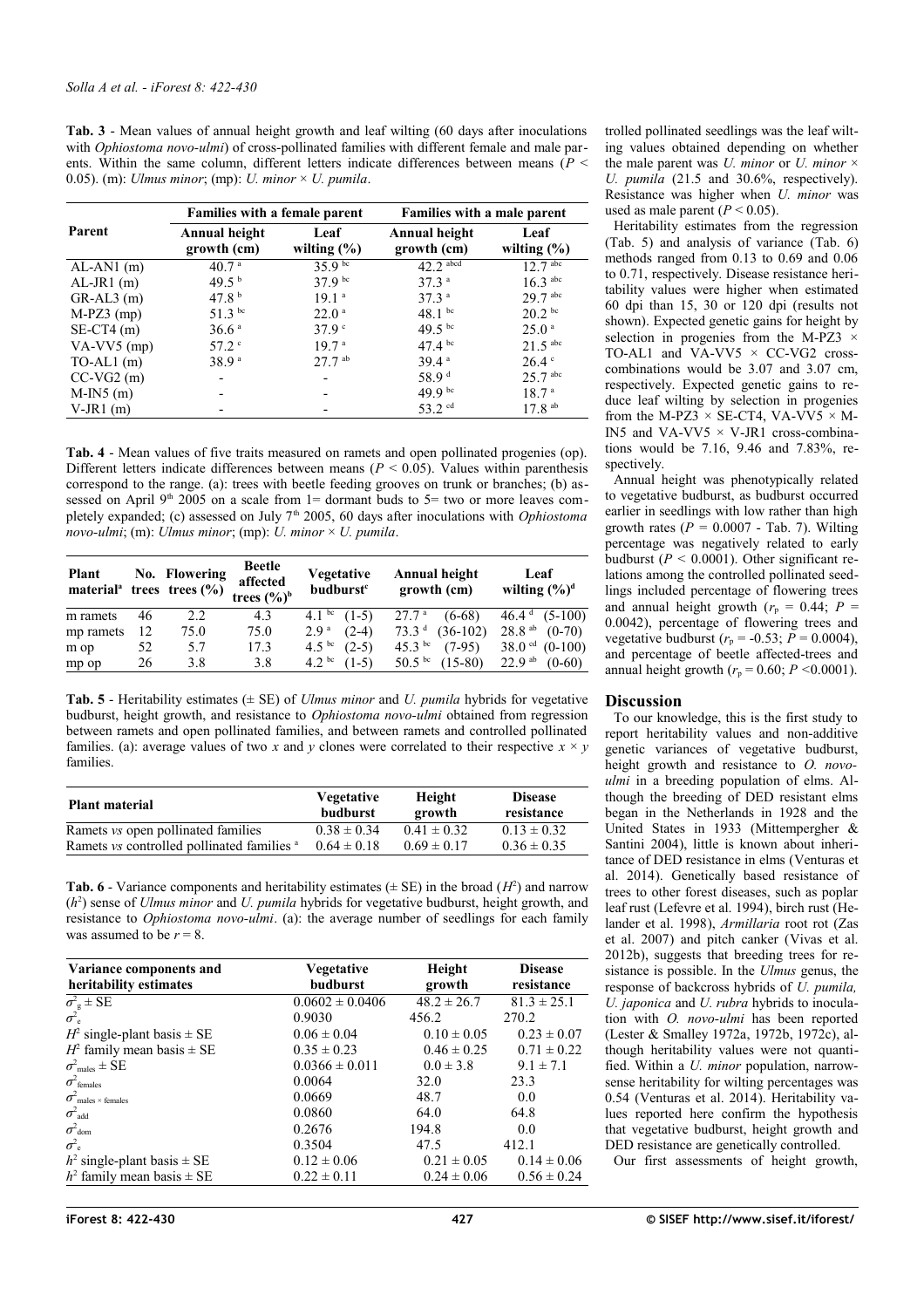<span id="page-6-0"></span>**Tab. 7** - Phenotypic correlations (above the diagonal) between traits assessed in *Ulmus minor* and *U. minor*  $\times$  *U. pumila* controlled pollinated seedlings. (a): indicates significance at  $P < 0.001$ .

|                               | Annual height<br>growth | <b>Vegetative</b><br>budburst | Leaf<br>wilting      |
|-------------------------------|-------------------------|-------------------------------|----------------------|
| Annual height<br>growth       | X                       | $-0.26$ <sup>a</sup>          | 0.06                 |
| Vegetative<br><b>budburst</b> |                         | X                             | $-0.17$ <sup>a</sup> |
| Leaf<br>wilting               |                         | $\overline{\phantom{0}}$      | X                    |

vegetative budburst and disease resistance in the controlled pollinated progenies were based on plant means. The primary functions of heritability estimates on a single-plant basis are to predict genetic progress through phenotypic selection and provide the relative magnitude of the genetic basis of height growth, vegetative budburst and disease resistance. However, the selection of families is probably based on family means and therefore the appropriate heritability for predicting genetic gain is the ratio of the variance component due to families to total phenotypic variance among family means, *i.e.*, family mean heritability.

The estimates of heritability for resistance reported here are probably conservative due to the moderate levels of wilting obtained. The cell density used in the inoculum, lower than the density generally used in resistance tests for breeding purposes  $(= 10<sup>6</sup>$  conidia ml-1 - Santini et al. 2005, Solla et al. 2005a), was chosen to avoid high mortality. If we had observed a wider range of wilt symptoms, the genetic variability would have been readily expressed and the heritability values would probably have been higher (Strong et al. 1993, Le Cocq et al. 2005). We acknowledge that the number of replicates should have been higher, but unfortunately some clones used for the diallel design, coded CC-VG2, M-IN5 and V-JR1 and later characterized as female-sterile trees (López-Almansa et al. 2003, 2004), provided no seeds.

*Ulmus minor* flushes earlier in spring than other European elms (Richens 1983) and *U. pumila* flushes even earlier, at least in the conditions in Madrid. However, vegetative budburst occurred later in  $U$ . *minor*  $\times U$ . *pumila* than in *U. minor* ramets. This finding must be considered with caution, as the *U.*  $minor \times U$ . pumila sample was constituted by just one clone (M-PZ3). The late vegetative budburst in *U. minor* × *U. pumila* hybrids could be related to the fact that hybrid ramets have greater fruit production than *U. minor* ramets. In the clonal bank at Puerta de Hierro Forest Breeding Center, it was observed that vegetative budburst is generally delayed if elms have abundant samara production, probably because of the energy cost required for fruit production. The significant relation observed between the percentage of flowering and late vegetative budburst could support this hypothesis. This relation would prevent proper comparison of budburst values between elms at a different juvenile or adult stage.

The negative association between vegetative budburst date and plant height, confirming earlier studies (Lester & Smalley 1972c), should be considered with caution. Low trees, with buds close to soil level, would be exposed to higher temperatures during the day due to soil irradiation and would therefore flush earlier than taller trees (Zürcher 1986). Considering only trees taller than 1.5 m, unaffected by soil irradiation, the phenotypic relation between vegetative budburst and plant height is not significant ( $r_p$  = 0.09;  $P > 0.1$ ). Similar findings on the phenotypic relations between vegetative budburst and susceptibility to DED have been reported (Lester & Smalley 1972c, Ghelardini & Santini 2009). This relation seems to be independent of tree height, as the same calculation made for trees above 1.5 m still shows significance  $(r_p = -0.15; P = 0.0061)$ . Elms with early vegetative budburst could be more resistant because they may develop latewood earlier than elms with delayed budburst. Early latewood formation has been related to DED resistance (Pope 1943, Solla & Gil 2002), as small diameter vessels and pits are thought to compartmentalize the disease better and be less vulnerable to cavitation than large diameter vessels and pits (Solla & Gil 2002, Martín et al. 2009, Martín et al. 2013).

The high frequency of beetle feeding grooves in elms with *U. minor*  $\times$  *U. pumila* as a parent may be related to the higher growth rates found in these individuals and not to their greater attractiveness to beetles. It would be interesting to test this hypothesis when all trees have reached larger size and maturity.

For most purposes, fast growth of elms is highly desirable (Heybroek 1957). However, one difficulty of this is that fast-growing trees often show high susceptibility to *O. novo-ulmi* (Lester & Smalley 1972c, Solla et al. 2005b), although this relation is not universal (Heybroek 1957, Solla et al. 2005a), as confirmed here. Annual growth quantification of seedlings in the juvenile stage is sometimes erratic. Moderate growth in youth may be followed by subsequent fast growth, whereas fast growth in youth may later decline. Long-term field trials would be required to properly quantify this trait. Breeders should take advantage of height growth heterosis and select the most appropriate combination. Heterosis was observed in elm growth in crosses where *U. glabra* and *U. wallichiana* were used as parent trees (Heybroek 1957), as height was 50% greater in progenies than in parents.

Response to DED varied significantly depending on whether *U. minor*  $\times$  *U. pumila* was used as female or male parent. The higher resistance of  $(U.$  minor  $\times$   $U.$  pumila)  $\times U$ . *minor* hybrids may result from using *U*. *minor* × *U. pumila* as female parent. This combination could contain more germplasm from *U. pumila* than *U. minor*  $\times$  (*U. minor*  $\times$ *U. pumila*), although this statement needs experimental support. The result obtained is of practical interest in breeding programmes because it provides information about the optimal choice for obtaining resistant progenies. As crosses are time-consuming, choosing the option of (*U. minor*  $\times$  *U. pumila*)  $\times$ *U. minor* rather than *U. minor* × (*U. minor × U. pumila*) would save both time and effort. Breeding strategies should therefore concentrate on combinations such as M-PZ3  $\times$  SE-CT4, VA-VV5  $\times$  TO-AL1, VA-VV5  $\times$  M-IN5 and VA-VV5  $\times$  V-JR1. The high genetic variation of height growth and disease response within some (*U. minor* × *U. pu* $mila \times U$ . *minor* combinations (e.g., VA- $VV5 \times TO-AL1$  may be of great value in advanced stages of breeding. The timing of vegetative budburst should also be taken into account: in sites with a severe continental climate or a large population of defoliating insects, care must be taken with combinations that result in seedlings with early budburst.

In this study, it was possible to obtain satisfactory gains for the three traits assessed. Estimated gains for growth and tolerance to DED were promising and, as far as we know, they are probably the first to be reported in an elm population. Further re-selection of other elm trees for height and disease resistance will improve the existing population, allowing a considerable increase in the predicted gains.

## **Conclusions**

Evidence on the effect of genes from *U. pumila* in terms of resistance to *O. novoulmi* is limited but encouraging. This species has frequently been used in European breeding programmes because of its greater DED resistance than *U. minor*. This study confirms the suitability of this practice. Resis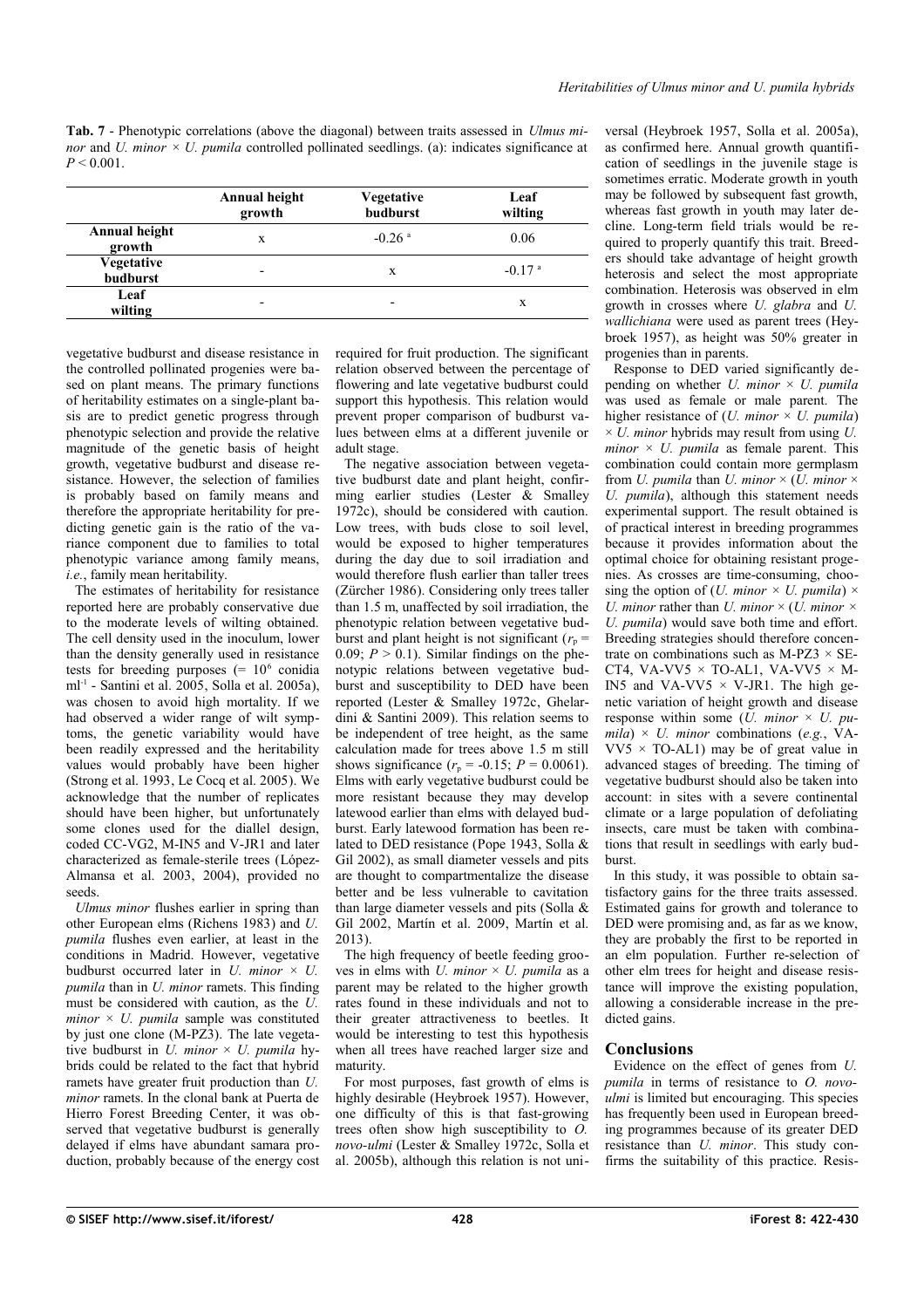tance to *O. novo-ulmi* increased significantly as a function of increased amounts of *U. pumila* germplasm from the female parent, suggesting that DED resistance may be transmitted mainly by the mother. In (*U. minor*  $\times$  *U. pumila*)  $\times$  *U. minor* combinations, with *U. pumila* contributing approximately 25% to the germplasm, response to DED was sufficient to recommend this backcross for breeding purposes. DED resistance heritability estimates and genetic gains reported here indicate a high degree of additive genetic control and show that selection for DED resistance and rapid tree growth is effective.

## **Acknowledgments**

This work is dedicated to Hans Heybroek, Lorenzo Mittempergher, Alberto Fagnani, Fabio Ferrini and Alberto Santini, who kindly shared their knowledge of elm breeding with AS, JCLA and LG. We thank Margarita Burón† for superb technical assistance, Christine Cahalan (University of Wales, Bangor) for help with the statistical analysis, Esther Merlo for a critical review, and Jane McGrath for language editing. Pictures (a) and (b) from Fig. 2 were taken by S. Dominguez and E. Martínez. AS was funded by the Regional Government of Extremadura Department of Education and Technology (*Junta de Extremadura - Consejería de Educación y Tecnología*) and the European Social Fund during a visit to C. Cahalan in Bangor. The study was funded by the Spanish Directorate-General of Rural Development and Forestry Policy, Ministry of Agriculture, Food and Environmental Affairs (*Dirección General de Desarrollo Rural y Política Forestal, Ministerio de Agricultura, Alimentación y Medio Ambiente*).

## **References**

- Bloom JS, Ehrenreich IM, Loo W, Vo Lite TL, Kruglyak L (2013). Finding the sources of missing heritability in a yeast cross. Nature 494: 234- 237. - doi: [10.1038/nature11867](http://dx.doi.org/10.1038/nature11867)
- Brasier CM (2000). Intercontinental spread and continuing evolution of the Dutch elm disease pathogens. In "The Elms: Breeding, Conservation and Disease Management" (Dunn CP ed). Kluwer Academic Publishers, New York, NY, USA, pp. 61-72. - doi: [10.1007/978-1-4615-](http://dx.doi.org/10.1007/978-1-4615-4507-1_4) [4507-1\\_4](http://dx.doi.org/10.1007/978-1-4615-4507-1_4)
- Bridgewater F (1992). Mating designs. In: "Handbook of quantitative forest genetics" (Fins L, Friedman ST, Brotschol JV eds). Kluwer Academic Publisher, Dordrecht, The Netherlands, pp. 69-95. - doi: [10.1007/978-94-015-7987-2](http://dx.doi.org/10.1007/978-94-015-7987-2)
- Cogolludo-Agustín MA, Agúndez D, Gil L (2000). Identification of native and hybrid elms in Spain using isozyme gene markers. Heredity 85: 157-166. - doi: [10.1046/j.1365-2540.2000.](http://dx.doi.org/10.1046/j.1365-2540.2000.00740.x) 00740 x
- Falconer DS, Mackay TFC (1996). Introduction to quantitative genetics. Longmann & co, London,

UK, pp. 464.

- Fehr WR (1987). Principles of cultivar development'theory and technique (vol. 1). Iowa State University Press, Ames, USA, pp. 539.
- Ghelardini L, Santini A (2009). Avoidance by early flushing: a new perspective on Dutch elm disease research. iForest 2: 143-153. - doi: [10.3832/ifor0508-002](http://dx.doi.org/10.3832/ifor0508-002)
- Hallauer AR, Miranda JB (1988). Quantitative genetics in maize breeding. Iowa State University Press, Ames, IA, USA, pp. 468.
- Helander ML, Vuorinen P, Saikkonen K, Lappalainen J (1998). Evidence for resistance of mountain birch (*Betula pubescens* ssp. *czerepanovii*) to birch rust (*Melampsoridium betulinum*). Mycological Research 102: 63-66. - doi: [10.1017/S0953756297004437](http://dx.doi.org/10.1017/S0953756297004437)

Heslop-Harrison J, Heslop-Harrison Y (1970). Evaluation of pollen viability by enzymatically induced fluorescence: intracellular hydrolysis of fluorescein diacetate. Stain Technology 45: 115- 120. - [online] URL: [http://informahealthcare.](http://informahealthcare.com/doi/abs/10.3109/10520297009085351) [com/doi/abs/10.3109/10520297009085351](http://informahealthcare.com/doi/abs/10.3109/10520297009085351)

- Heybroek HM (1957). Elm breeding in the Netherlands. Silvae Genetica 6: 112-117.
- Le Cocq TL, Quiring D, Verrez A, Park YS (2005). Genetically based resistance of black spruce (*Picea mariana*) to the yellowheaded spruce sawfly (*Pikonema alaskensis*). Forest Ecology and Management 215: 84-90. - doi: [10.1016/j.foreco.2005.05.006](http://dx.doi.org/10.1016/j.foreco.2005.05.006)

Lefevre F, Pichot C, Pinon J. (1994). Intraspecific and interspecific inheritance of some components of the resistance to leaf rust (*Melampsoralarici populina* Kleb) in poplars. Theoretical and Applied Genetics 88: 501-507. - doi: [10.1007/](http://dx.doi.org/10.1007/BF00223668) [BF00223668](http://dx.doi.org/10.1007/BF00223668)

Lester DT, Smalley EB (1972a). Response of backcross hybrids and three-species combinations of *Ulmus pumila*, *Ulmus japonica*, and *U. rubra* to inoculation with *Ceratocystis ulmi*. Phytopathology 62: 845-848. - doi: [10.1094/Phy](http://dx.doi.org/10.1094/Phyto-62-845) [to-62-845](http://dx.doi.org/10.1094/Phyto-62-845)

Lester DT, Smalley EB (1972b). Response of Ulmus pumila and Ulmus pumila  $\times$  rubra hybrids to inoculation with Ceratocystis ulmi. Phytopathology 62: 848-852. - doi: [10.1094/Phyto-](http://dx.doi.org/10.1094/Phyto-62-848)[62-848](http://dx.doi.org/10.1094/Phyto-62-848)

- Lester DT, Smalley EB (1972c). Variation in ornamental traits and disease resistance among crosses of *Ulmus pumila*, *U. rubra*, and putative natural hybrids. Silvae Genetica 21: 193-197. [online] URL: [http://allgemeineforstundjagdzei](http://allgemeineforstundjagdzeitung.com/fileadmin/content/dokument/archiv/silvaegenetica/21_1972/21-5-193.pdf) [tung.com/fileadmin/content/dokument/archiv/sil](http://allgemeineforstundjagdzeitung.com/fileadmin/content/dokument/archiv/silvaegenetica/21_1972/21-5-193.pdf)[vaegenetica/21\\_1972/21-5-193.pdf](http://allgemeineforstundjagdzeitung.com/fileadmin/content/dokument/archiv/silvaegenetica/21_1972/21-5-193.pdf)
- López-Almansa JC, Pannell JR, Gil L (2003). Female sterility in *Ulmus minor* (Ulmaceae): a hypothesis invoking the cost of sex in a clonal plant. American Journal of Botany 90: 603-609. - doi: [10.3732/ajb.90.4.603](http://dx.doi.org/10.3732/ajb.90.4.603)
- López-Almansa JC, Yeung EC, Gil L (2004). Abortive seed development in *Ulmus minor* (Ulmaceae). Botanical Journal of the Linnean Society 145: 455-467. - doi: [10.1111/j.1095-8339.](http://dx.doi.org/10.1111/j.1095-8339.2004.00297.x) 2004.00297x

Martín JA, Solla A, Woodward S, Gil L (2005).

FT-IR spectroscopy as a new method for evaluating host resistance in the Dutch elm disease complex. Tree Physiology 25: 1331-1338. - doi: [10.1093/treephys/25.10.1331](http://dx.doi.org/10.1093/treephys/25.10.1331)

- Martín JA, Solla A, Domingues MR, Coimbra MA, Gil L (2008). Exogenous phenol increase resistance of *Ulmus minor* to Dutch elm disease through formation of suberin-like compounds on xylem tissues. Environmental and Experimental Botany 64: 97-104. - doi: [10.1016/j.envexpbot.](http://dx.doi.org/10.1016/j.envexpbot.2008.05.004) [2008.05.004](http://dx.doi.org/10.1016/j.envexpbot.2008.05.004)
- Martín JA, Solla A, Esteban LG, de Palacios P, Gil L (2009). Bordered pit and ray morphology involvement in elm resistance to *Ophiostoma novo-ulmi*. Canadian Journal of Forest Research 39: 420-429. - doi: [10.1139/X08-183](http://dx.doi.org/10.1139/X08-183)
- Martín JA, Solla A, Witzell J, Gil L, García-Vallejo MC (2010). Antifungal effect and reduction of *Ulmus minor* symptoms to *Ophiostoma novo-ulmi* by carvacrol and salicylic acid. European Journal of Plant Pathology 127: 21-32. doi: [10.1007/s10658-009-9567-3](http://dx.doi.org/10.1007/s10658-009-9567-3)
- Martín JA, Solla A, García-Vallejo MC, Gil L (2012). Chemical changes in *Ulmus minor* xylem tissue after salicylic acid or carvacrol treatments are associated with enhanced resistance to *Ophiostoma novo-ulmi*. Phytochemistry 83: 104- 109. - doi: [10.1016/j.phytochem.2012.07.017](http://dx.doi.org/10.1016/j.phytochem.2012.07.017)
- Martín JA, Solla A, Ruiz-Villar M, Gil L (2013). Vessel length and conductivity of *Ulmus* branches: ontogenetic changes and relation to resistance to Dutch elm disease. Trees 27: 1239- 1248. - doi: [10.1007/s00468-013-0872-2](http://dx.doi.org/10.1007/s00468-013-0872-2)
- Martín JA, Solla A, Venturas M, Collada C, Domínguez J, Miranda E, Fuentes P, Burón M, Iglesias S, Gil L (2014). Seven *Ulmus minor* clones tolerant to *Ophiostoma novo-ulmi* registered as forest reproductive material in Spain. iForest (early view): e1-e9. - doi: [10.3832/ifor](http://dx.doi.org/10.3832/ifor1224-008) [1224-008](http://dx.doi.org/10.3832/ifor1224-008)
- Mittempergher L, La Porta N (1991). Hybridization studies in the Eurasian species of elm (*Ulmus* spp.). Silvae Genetica 40: 237-243.

Mittempergher L, Santini A (2004). The history of elm breeding. Investigación Agraria: Sistemas y Recursos Forestales 13: 161-177. [online] URL: [http://www.inia.es/gcontrec/pub/161-177-\(14\)](http://www.inia.es/gcontrec/pub/161-177-(14)-the_history_1161943529015.pdf) [the\\_history\\_1161943529015.pdf](http://www.inia.es/gcontrec/pub/161-177-(14)-the_history_1161943529015.pdf)

- Nyquist WE (1991). Estimation of heritability and prediction of selection response in plant populations. Critical Reviews in Plant Sciences 10: 235-322. - doi: [10.1080/07352689109382313](http://dx.doi.org/10.1080/07352689109382313)
- Pinon J, Husson C, Collin E (2005). Susceptibility of native French elm clones to *Ophiostoma novo-ulmi*. Annals of Forest Science 62: 689- 696. - doi: [10.1051/forest:2005066](http://dx.doi.org/10.1051/forest:2005066)
- Pope SA (1943). Some studies on the Dutch Elm Disease and the causal organism. Doctoral thesis, Cornell University, Ithaca, NY, USA, pp. 61.
- Richens RH (1983). Elm. Cambridge University Press, Cambridge, UK, pp. 347. [online] URL: [http://www.cabdirect.org/abstracts/19840690795](http://www.cabdirect.org/abstracts/19840690795.html) [.html](http://www.cabdirect.org/abstracts/19840690795.html)
- Santini A, Ghelardini L, Falusi M, Bohnens J, Buron M, Collin E, Solla A, Vanden Broeck A (2004). Vegetative budburst variability of Euro-